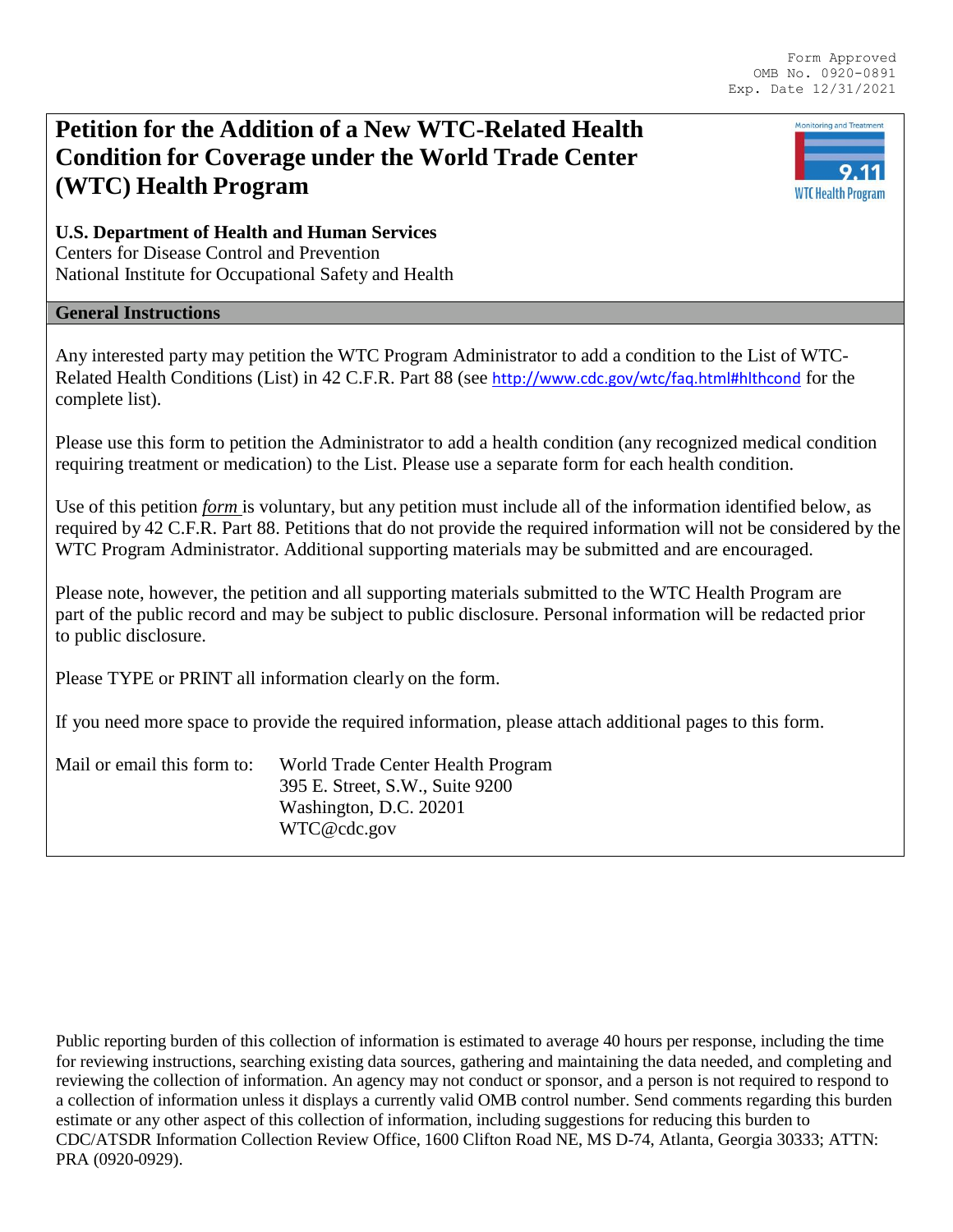| <b>A. Interested Party Information</b>      |                                                                                                                                                                                                                               |          |
|---------------------------------------------|-------------------------------------------------------------------------------------------------------------------------------------------------------------------------------------------------------------------------------|----------|
| $\Box$ Yes (Go to A2) $\Box$ No (Go to A3)  | A1. Do you represent an organization (are you submitting this petition on behalf of an organization)?                                                                                                                         |          |
| <b>A2. Organization Information:</b>        |                                                                                                                                                                                                                               |          |
| Name of organization                        |                                                                                                                                                                                                                               |          |
|                                             | A3. Name of Individual Petitioner or Organization Representative:                                                                                                                                                             |          |
| First name                                  | Last name                                                                                                                                                                                                                     |          |
| Position, if representative of organization |                                                                                                                                                                                                                               |          |
| <b>A4. Mailing Address:</b>                 |                                                                                                                                                                                                                               |          |
| <b>Street</b>                               |                                                                                                                                                                                                                               |          |
| City                                        | <b>State</b>                                                                                                                                                                                                                  | Zip code |
|                                             |                                                                                                                                                                                                                               |          |
|                                             | A6. Email Address: No. 1996. The Second Second Second Second Second Second Second Second Second Second Second Second Second Second Second Second Second Second Second Second Second Second Second Second Second Second Second |          |

# **B. Proposed WTC-Related Health Condition Information**

# **B1. Health Condition Information:**

Name of health condition you wish to petition to add to the List of covered conditions

If the name of the condition is not known, please provide a description of the condition or the name of the diagnosis provided by a physician or other healthcare provider.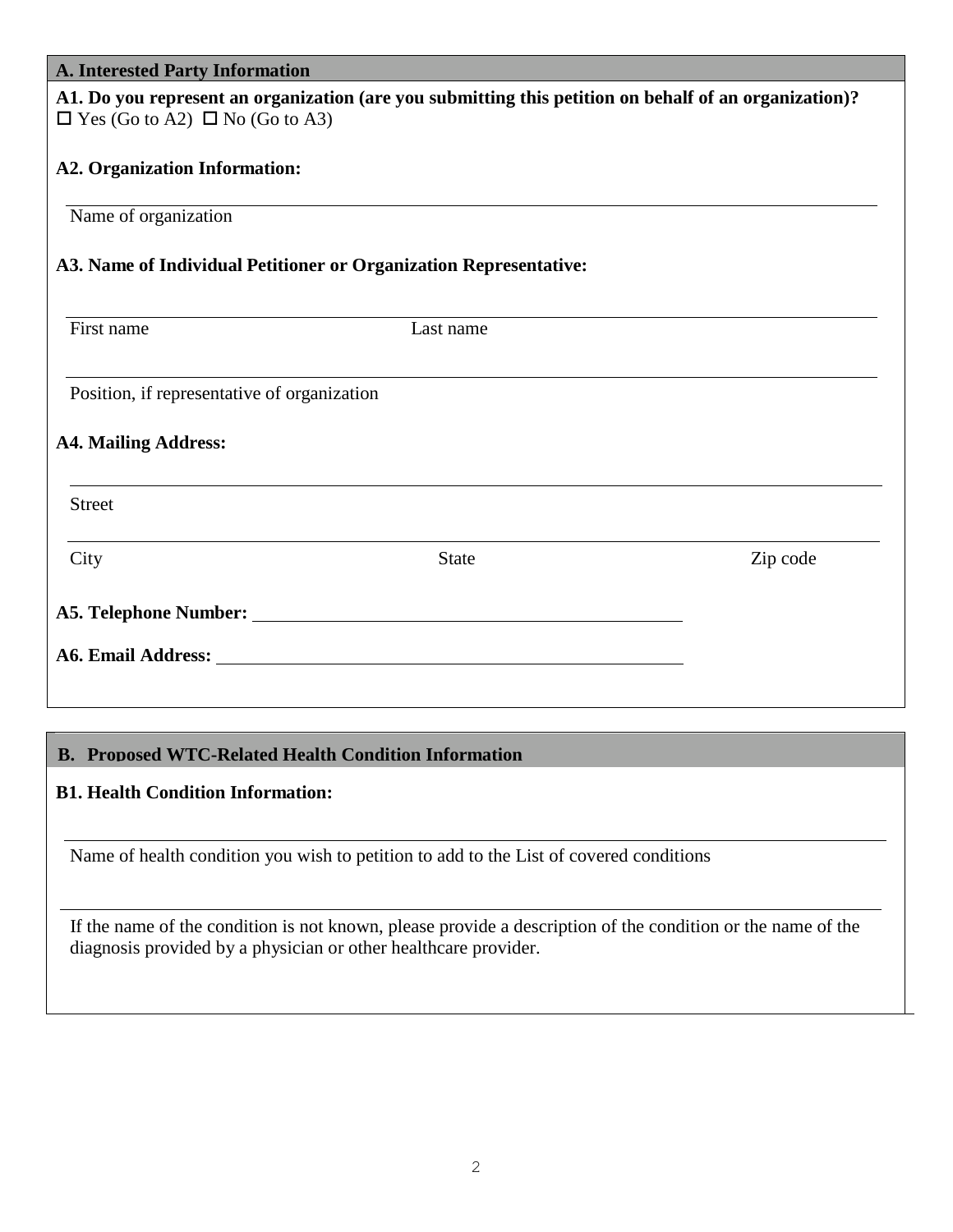### **C. Basis for Proposing that the Condition Be Added to the List of WTC-Related Health Conditions**

**C1. Describe the reasons the WTC Program Administrator should consider the addition of this health condition. Explain how the health condition you are proposing relates to the exposures that may have occurred from the September 11, 2001, terrorist attacks. Your explanation must include a medical basis for the relationship/association between the 9/11 exposure and the proposed health condition. The medical basis may be demonstrated by reference to a peer-reviewed, published, epidemiologic study about the health condition among 9/11 exposed populations or to clinical case reports of health conditions in WTC responders or survivors. First-hand accounts or anecdotal evidence may not be sufficient to establish medical basis. If you need more space, please attach additional pages to this form.**